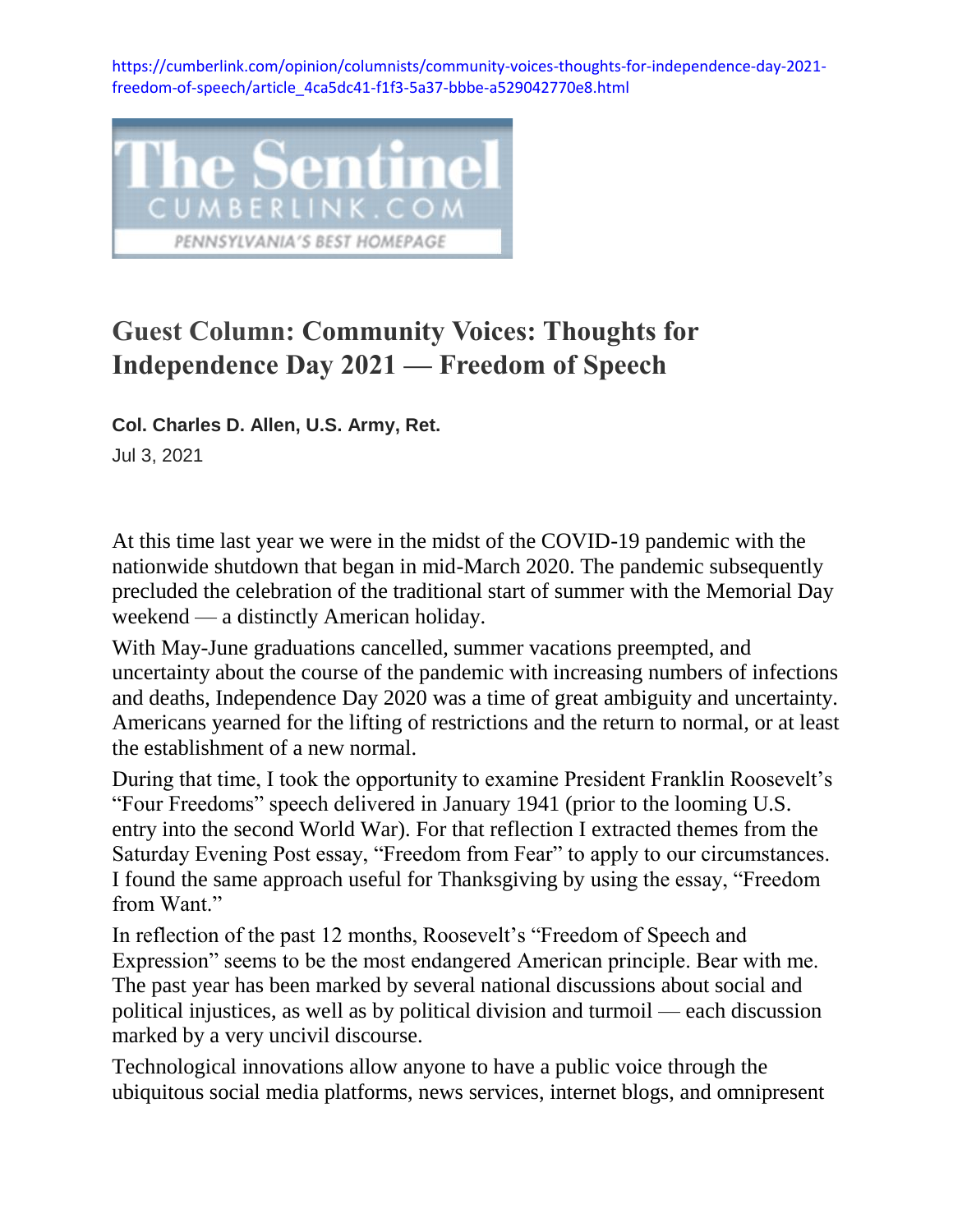## [https://cumberlink.com/opinion/columnists/community-voices-thoughts-for-independence-day-2021](https://cumberlink.com/opinion/columnists/community-voices-thoughts-for-independence-day-2021-freedom-of-speech/article_4ca5dc41-f1f3-5a37-bbbe-a529042770e8.html) [freedom-of-speech/article\\_4ca5dc41-f1f3-5a37-bbbe-a529042770e8.html](https://cumberlink.com/opinion/columnists/community-voices-thoughts-for-independence-day-2021-freedom-of-speech/article_4ca5dc41-f1f3-5a37-bbbe-a529042770e8.html)

cell phones. Paradoxically the more access we have to make public speech and to express our views, the less likely we are to listen to others. This is apparent in the polarization not only between political parties, but also within them. Our ability to make public proclamations has become paired with unswerving belief in being right and that others must be wrong. It has use of rhetoric to support one's interpretations of "fact." This applies to both sides of the political spectrum.

A proffered remedy to the rancor is to engage with others to gain alternate perspectives and develop empathy with those who hold different views. In several forums, we were invited to participate in uncomfortable and difficult conversations.

What I have observed of several such engagements is the need for practiced facilitation, lest the conversations devolve into unresolvable debates. I am reminded of a quote attributed to actor Leonard Nimoy (Mr. Spock of Star Trek): "Those who cannot hear an angry shout may strain to hear a whisper."

In conversations that move to debate, as the tone, volume, and passion increase, so too does the inability to hear and listen — the deaf ear surpasses the brain as the dominant organ. Eventually it comes to a point where the exchange stops completely and we lose the freedom of speech and the desire to express ourselves.

Even among well-formed groups, I have noticed the tendency of individuals to self-censor. Potential speakers do not want to take the risk of saying something that would jeopardize relationships with others they respect. In remaining silent, they do not allow others the opportunity to gain empathy with them. This happens among friends, in small family and social gatherings, as well as learning environments.

Those of us who saw the play or movie "1776" will remember the contentious debates that preceded the first Independence Day. It was also a time of ambiguity and uncertainty for the rebellious colonists. In the closing scene, there were several differences among the delegates from the 13 Colonies that seemed irreconcilable. It was through the frank and candid exchange of views that negotiation and compromise led to the Second Continental Congress' adoption of the Declaration of Independence on the 4th of July. Its formal signing did not occur until Aug. 2. This founding document became the underpinning for future engagements on difficult issues that would face the fledgling nation.

We still struggle with implementing our founding principles so clearly expressed in the Preamble to the United States Constitution: "… to form a more perfect Union, establish Justice, insure domestic Tranquility, provide for the common defence, promote the general Welfare, and secure the Blessings of Liberty to ourselves and our Posterity."